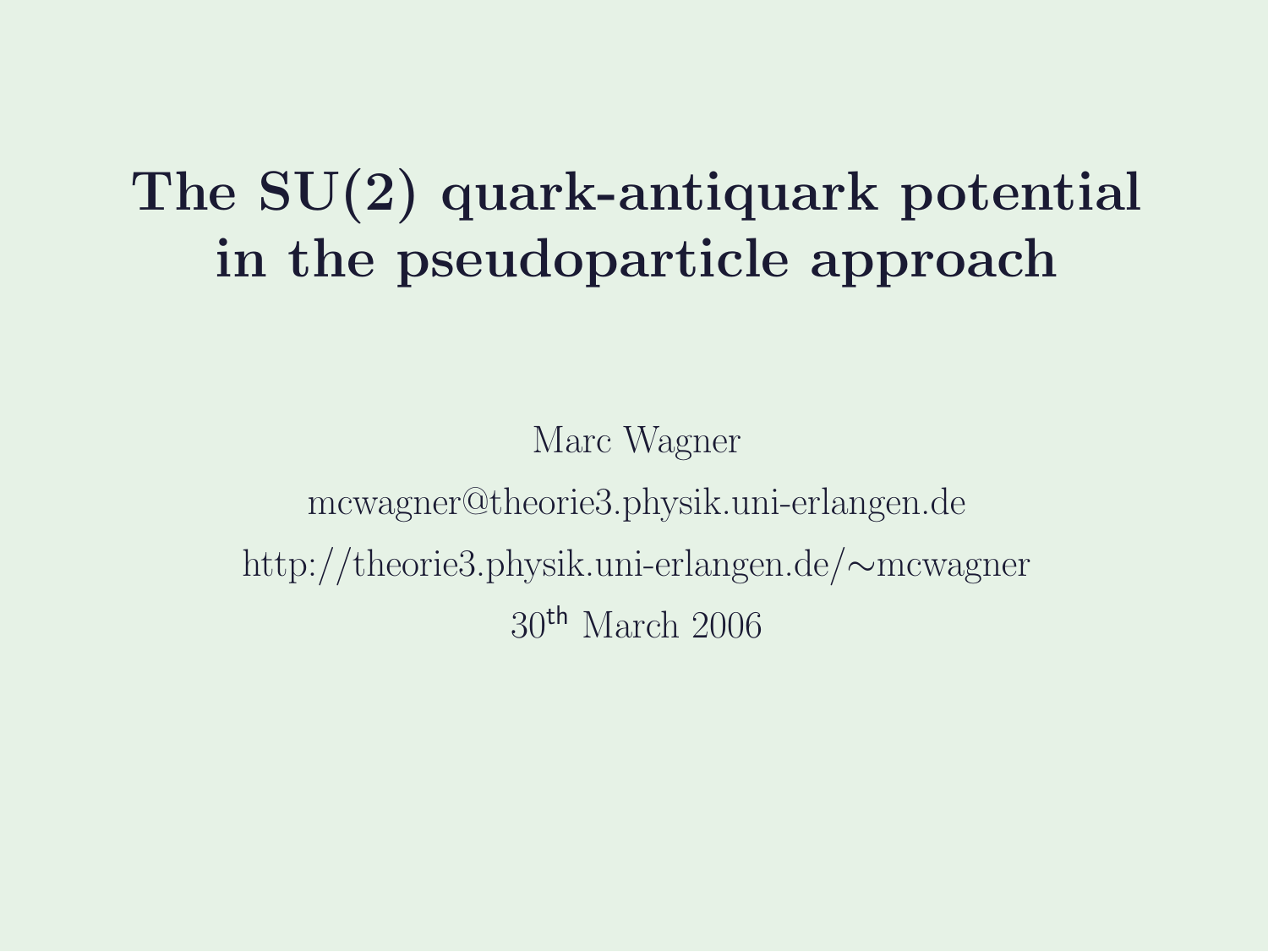## **Outline**

 $PP =$  pseudoparticle

- Basic principle.
- Building blocks of PP ensembles.
- PP ensembles.
- Quark-antiquark potential.
- Quantitative results.
- Summary.
- Outlook.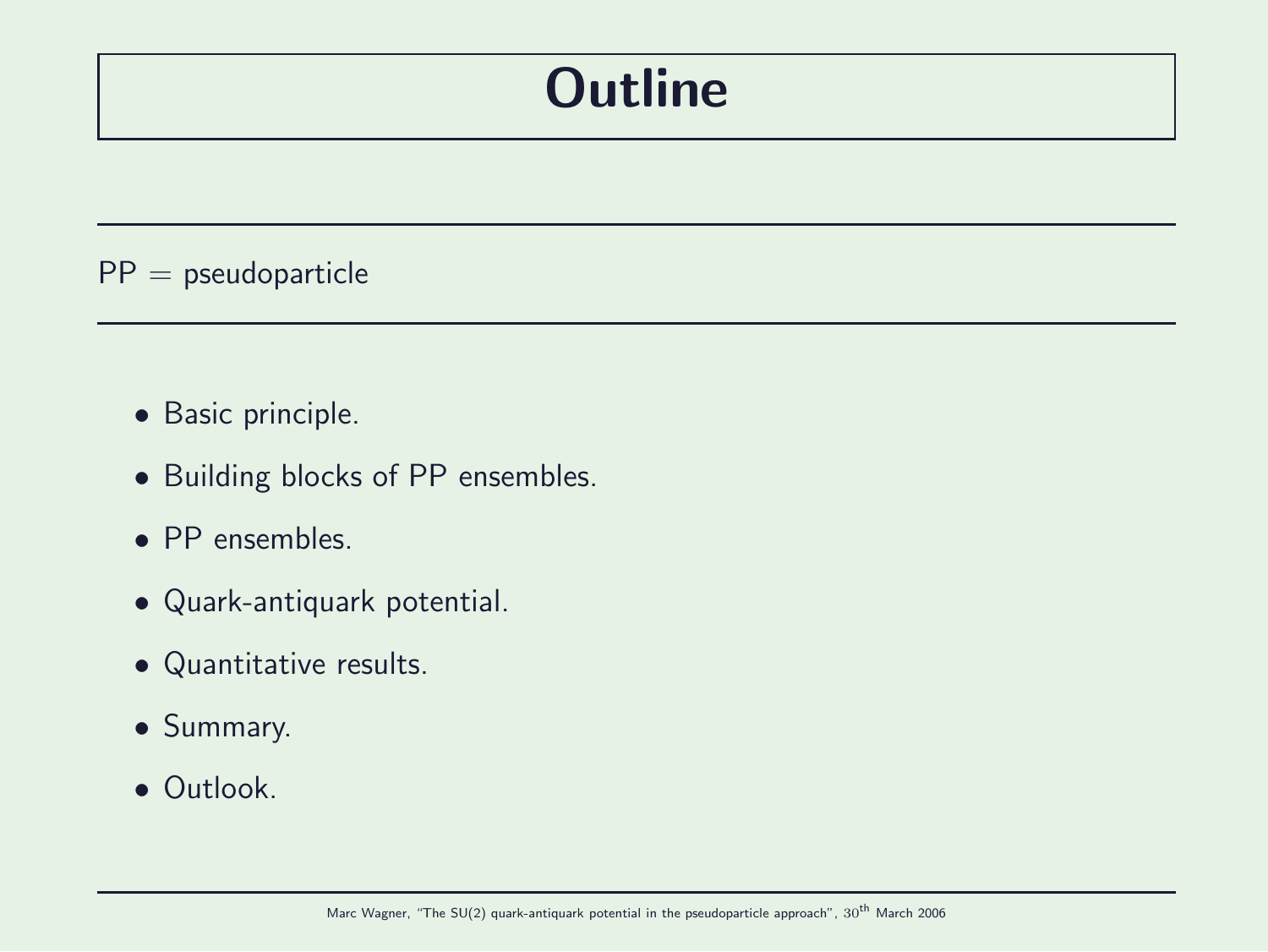# Basic principle (1)

- Pseudoparticle approach (PP approach):
	- A numerical technique to approximate Euclidean path integrals (in this talk:  $SU(2)$  Yang-Mills theory  $\approx$  QCD with infinitely heavy quarks):

$$
\langle \mathcal{O} \rangle = \frac{1}{Z} \int DA \mathcal{O}[A] e^{-S[A]}
$$
  
\n
$$
S[A] = \frac{1}{4g^2} \int d^4x F^a_{\mu\nu} F^a_{\mu\nu} , \quad F^a_{\mu\nu} = \partial_\mu A^a_\nu - \partial_\nu A^a_\mu + \epsilon^{abc} A^b_\mu A^c_\nu.
$$

- A tool to analyze the importance of gauge field configurations with respect to confinement.
- A method, from which we can get a better understanding of the Yang-Mills path integral.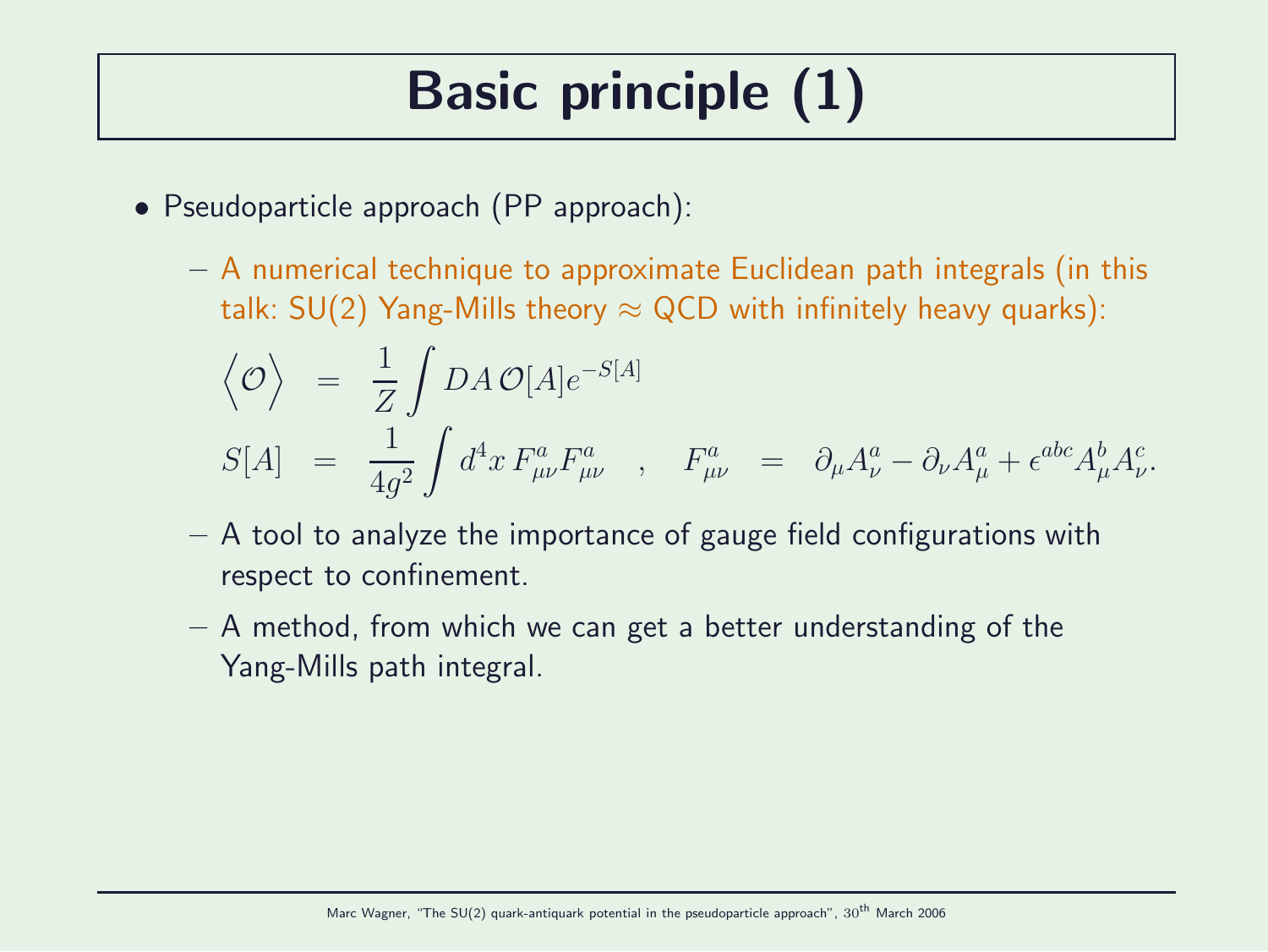# Basic principle (2)

- $\bullet$  PP: any gauge field configuration  $a^a_\mu$  $_{\mu}^{a}$ , which is localized in space and time.
- Consider only those gauge field configurations, which can be written as a sum of a fixed number ( $\approx 400$ ) of PPs:

$$
A^a_\mu(x) = \sum_i \rho^{ab}(i) a^b_\mu(x - z(i)).
$$

 $(i:$  PP index;  $\rho^{ab}(i)$ : degrees of freedom of the  $i$ -th PP, i.e. amplitude and color orientation;  $z(i)$ : position of the *i*-th PP).

• Approximate the path integral by an integration over PP degrees of freedom:

$$
\int DA \dots \longrightarrow \int \left(\prod_i d\rho^{ab}(i)\right) \dots
$$
\n
$$
\rho^{ab}(1)a^b_\mu(x-z(1)) \qquad \rho^{ab}(2)a^b_\mu(x-z(2)) \qquad \rho^{ab}(3)a^b_\mu(x-z(3)) \qquad A^a_\mu(x)
$$
\n
$$
\longleftarrow
$$
\n
$$
\downarrow x_0
$$
\n
$$
x_1
$$
\n
$$
x_0
$$
\n
$$
x_1
$$
\n
$$
x_0
$$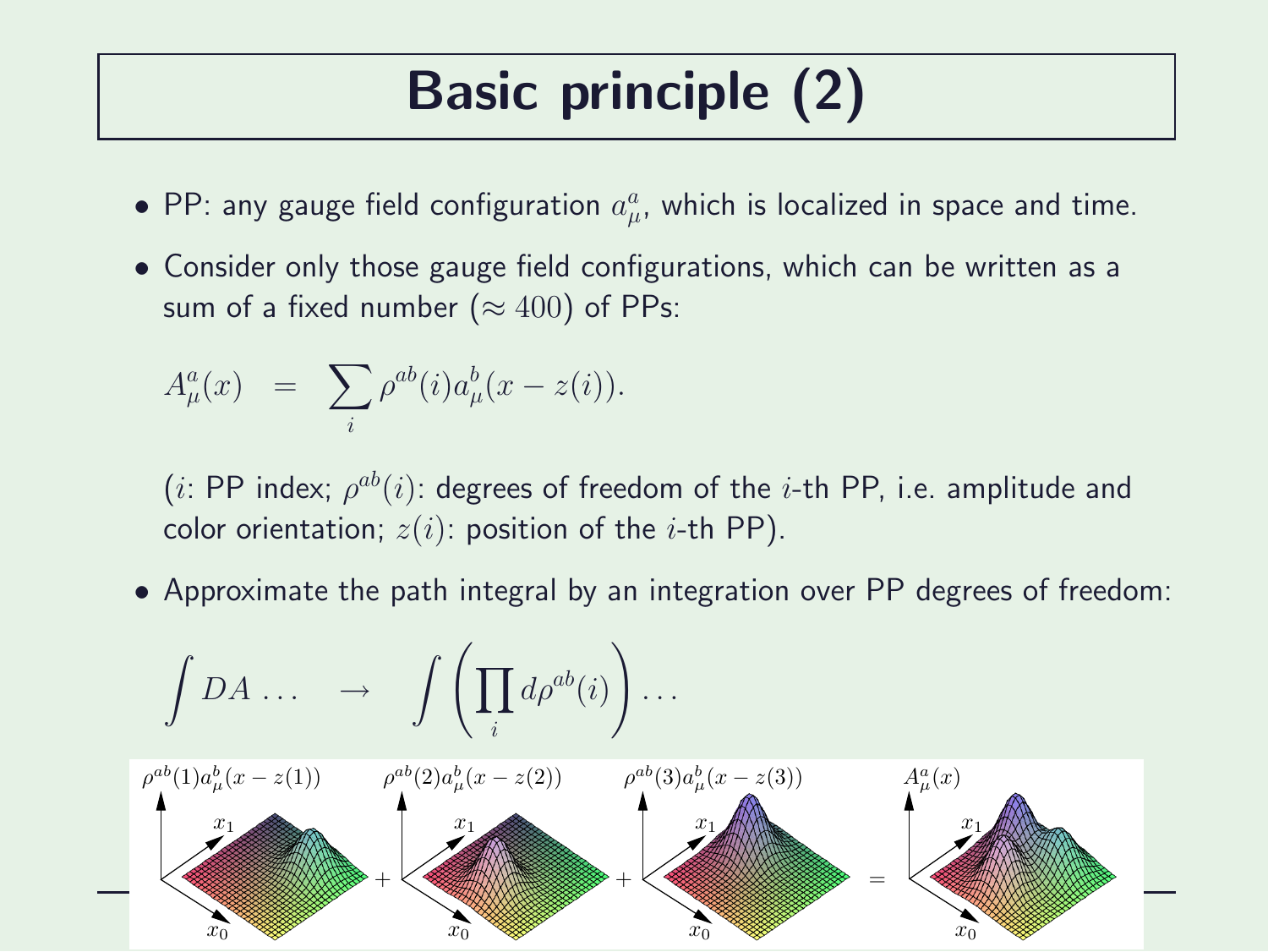### Building blocks of PP ensembles

• Building blocks of PP ensembles: "instantons", "antiinstantons", akyrons  $(\lambda: PP \text{ size}).$ a



 $\bullet$  Degrees of freedom: amplitudes  $\mathcal{A}(i)$ , color orientations  $\mathcal{C}^{ab}(i)$ , positions  $z(i)$ .

$$
A_{\mu}^{a}(x) = \mathcal{A}(i)\mathcal{C}^{ab}(i)a_{\mu,\text{instanton}}^{a}(x - z(i))
$$
  
\n
$$
A_{\mu}^{a}(x) = \mathcal{A}(i)\mathcal{C}^{ab}(i)a_{\mu,\text{antiinstanton}}^{a}(x - z(i))
$$
  
\n
$$
A_{\mu}^{a}(x) = \mathcal{A}(i)\mathcal{C}^{ab}(i)a_{\mu,\text{akyron}}^{a}(x - z(i)).
$$

• Instantons, antiinstantons and akyrons form a basis of all gauge field configurations in the "continuum limit".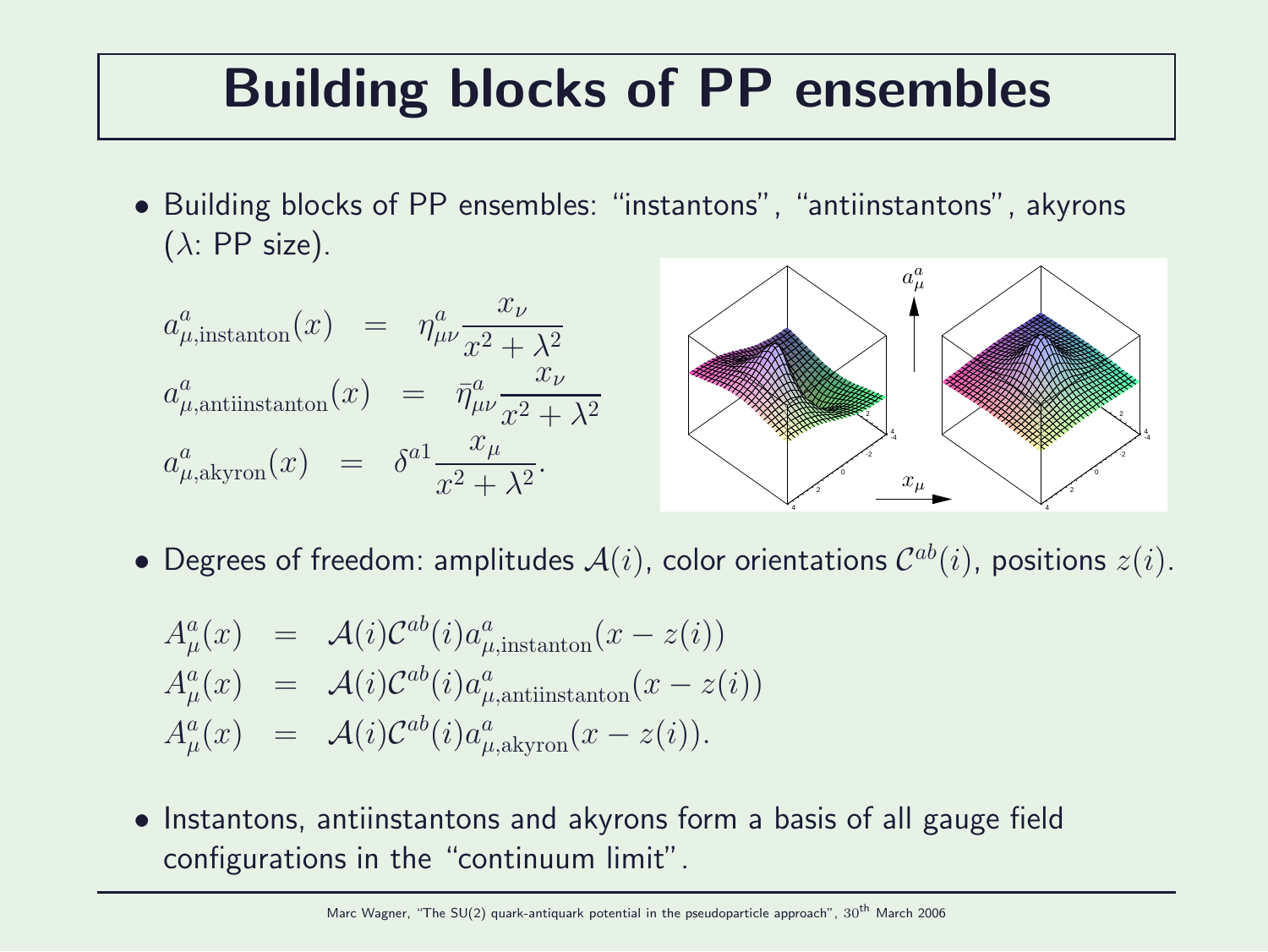# PP ensembles (1)

- PP ensemble: a fixed number of PPs inside a "spacetime hypersphere".
- Gauge field:

$$
A_{\mu}^{a}(x) = \sum_{i} \mathcal{A}(i) \mathcal{C}^{ab}(i) a_{\mu, \text{instanton}}^{b}(x - z(i)) +
$$

$$
\sum_{j} \mathcal{A}(j) \mathcal{C}^{ab}(j) a_{\mu, \text{antiinstanton}}^{b}(x - z(j)) +
$$

$$
\sum_{k} \mathcal{A}(k) \mathcal{C}^{ab}(k) a_{\mu, \text{akyron}}^{b}(x - z(k)).
$$

- Choose color orientations  $\mathcal{C}^{ab}(i)$ and positions  $z(i)$  randomly.
- $\bullet$   $A_{\mu}^{a}$  is no classical solution (not even close to a classical solution)!!!
- Long range interactions between PPs.

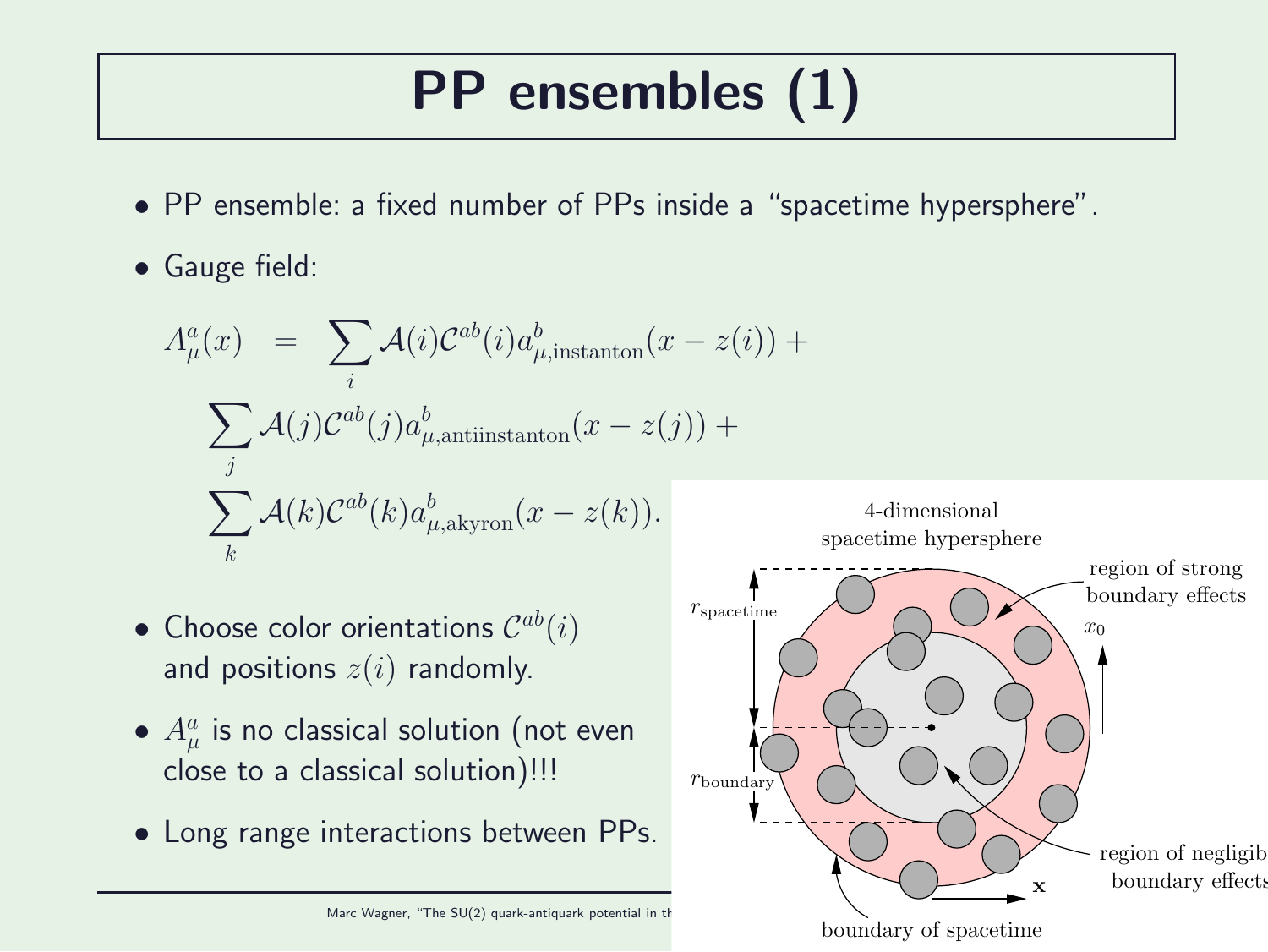# PP ensembles (2)

• Approximation of the path integral:

$$
\Big\langle {\cal O} \Big\rangle \;\; = \;\; \frac{1}{Z} \int \left( \prod_i d{\cal A}(i) \right) {\cal O} ({\cal A}(i)) e^{-S({\cal A}(i))}.
$$

- Solve this multidimensional integral via Monte-Carlo simulations.
- Exclude boundary effects: observables have to be "measured" sufficiently far away from the boundary.

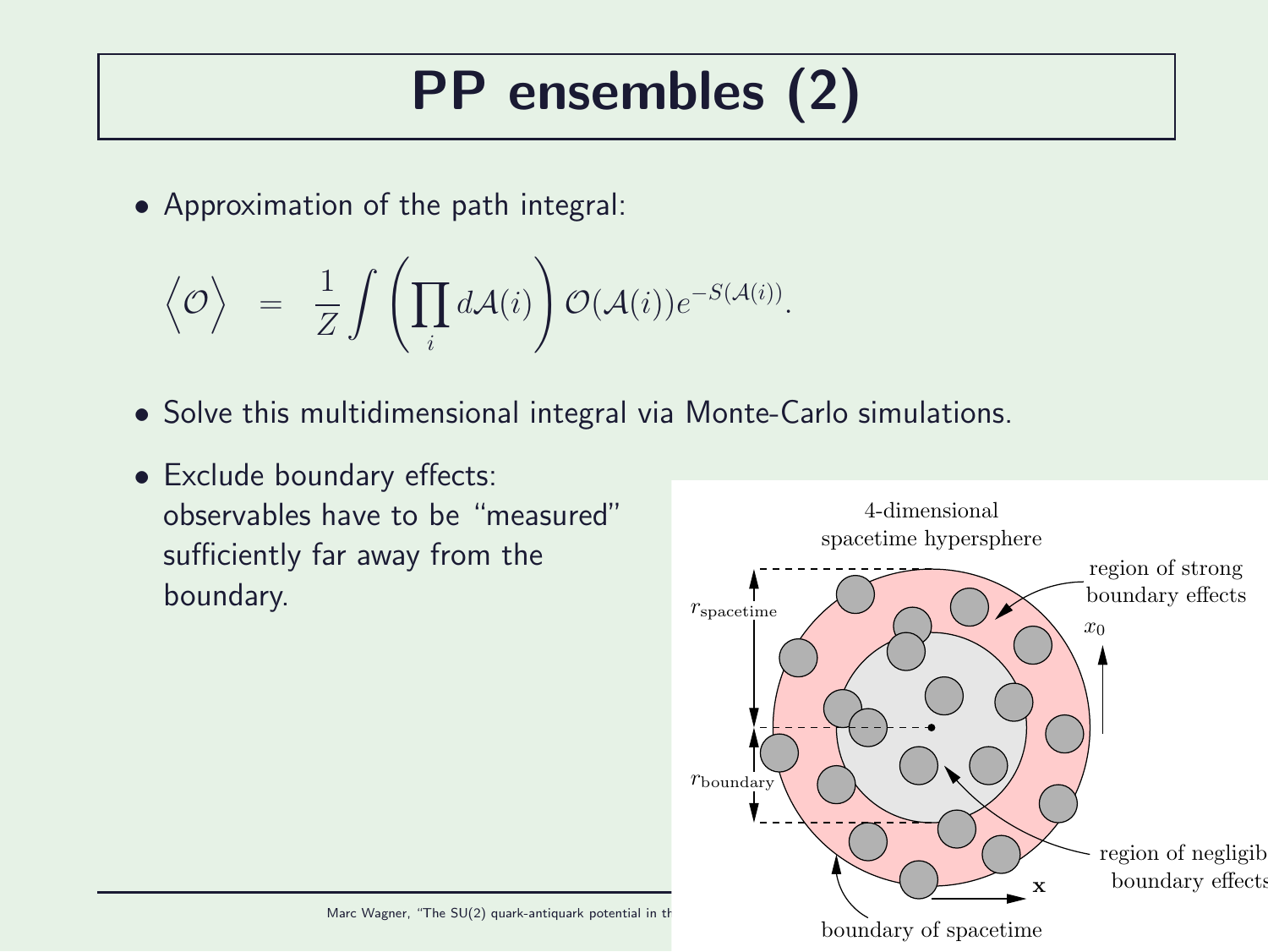## Quark-antiquark potential (1)

- Common tool to determine the potential of a static quark-antiquark pair: Wilson loops.
- Wilson loop  $(z: closed spacetime curve)$ :

$$
W_z[A] = \frac{1}{2} \text{Tr} \left( P \left\{ \exp \left( i \oint dz_{\mu} A_{\mu}(z) \right) \right\} \right).
$$

- $\bullet$  Rectangular Wilson loop  $(R,T:$  spatial and temporal extension):  $W_{(R,T)}.$
- Wilson loops  $\leftrightarrow$  quark-antiquark potential (R: quark-antiquark separation):

$$
V_{\mathbf{q}\bar{\mathbf{q}}}(R) = -\lim_{T \to \infty} \frac{1}{T} \ln \left\langle W_{(R,T)} \right\rangle.
$$

• Assumption: the potential can be parameterized according to

$$
V_{q\bar{q}}(R) = V_0 - \frac{\alpha}{R} + \sigma R.
$$



Marc Wagner, "The SU(2) quark-antiquark potential in the pseudoparticle approach",  $30^{th}$  March 2006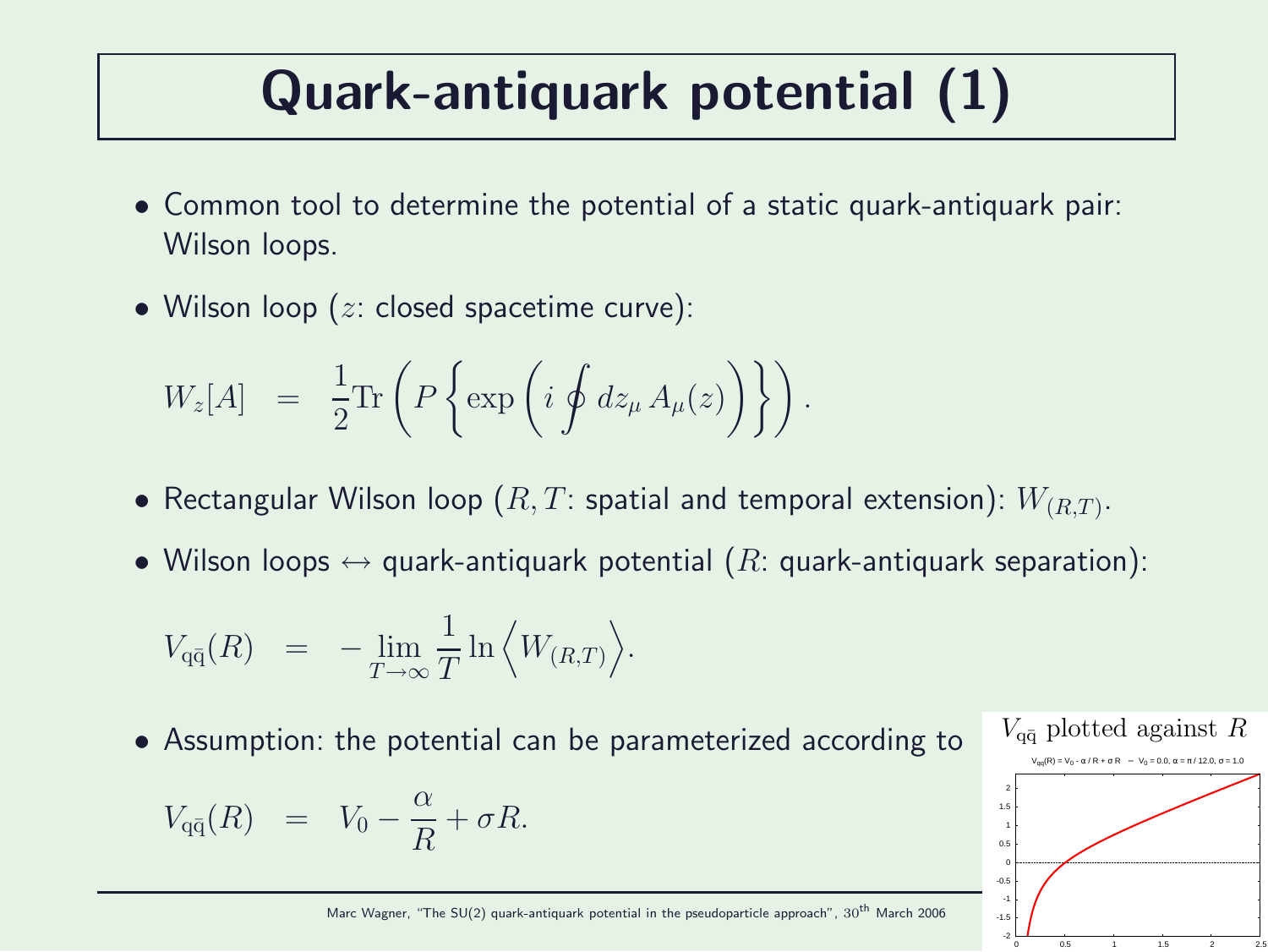## Quark-antiquark potential (2)

#### Method 1: Determine the string tension  $\sigma$  and the Coulomb coefficient  $\alpha$

• "Guess" the functional dependence of ensemble averages of Wilson loops:

$$
-\ln\left\langle W_{(R,T)}\right\rangle = V_0\left(R+T\right) - \alpha\left(\frac{R}{T} + \frac{T}{R}\right) + \beta + \sigma RT.
$$

- Determine the string tension  $\sigma$  and the Coulomb coefficient  $\alpha$  by fitting the "Wilson loop ansatz" to Monte-Carlo data for  $-\ln\langle W_{(R,T)}\rangle$ .
- Several approaches:
	- Area perimeter fits.
	- Creutz ratios.
	- Generalized Creutz ratios.

– ...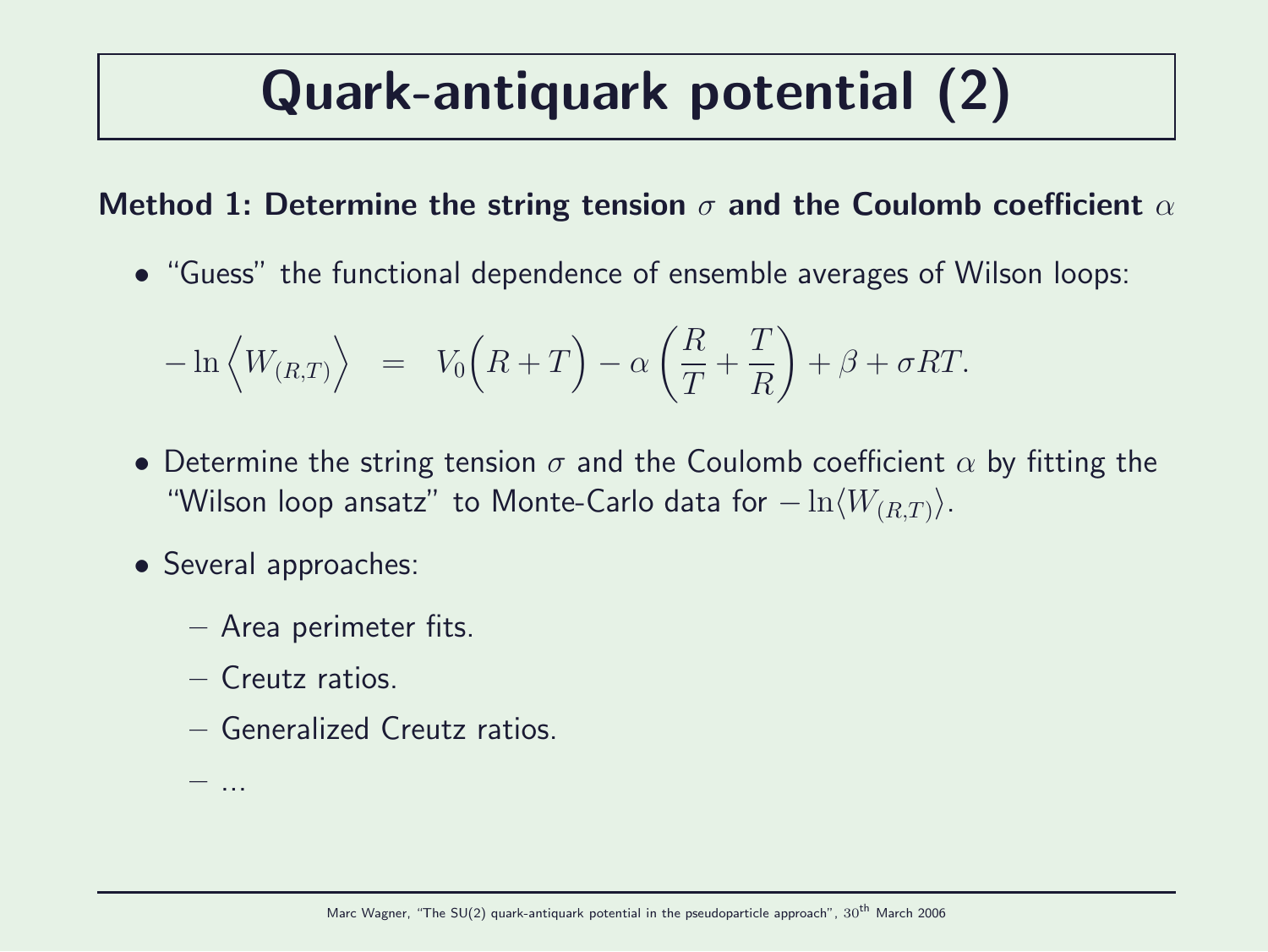## Quark-antiquark potential (3)

#### Method 1: Determine the string tension  $\sigma$  and the Coulomb coefficient  $\alpha$

- Results for PP ensembles containing  $\approx 400$  PPs:
	- Coulomb coefficient  $\alpha > 0$ 
		- $\rightarrow$  attractive "Coulomb-like" interaction at small quark-antiquark separations.
	- String tension  $\sigma > 0$ 
		- $\rightarrow$  linear potential for large quark-antiquark separations, confinement.
	- $-\sigma$  is an increasing function of the coupling constant q
		- $\rightarrow$  adjust the physical scale by choosing appropriate values for  $q$ .

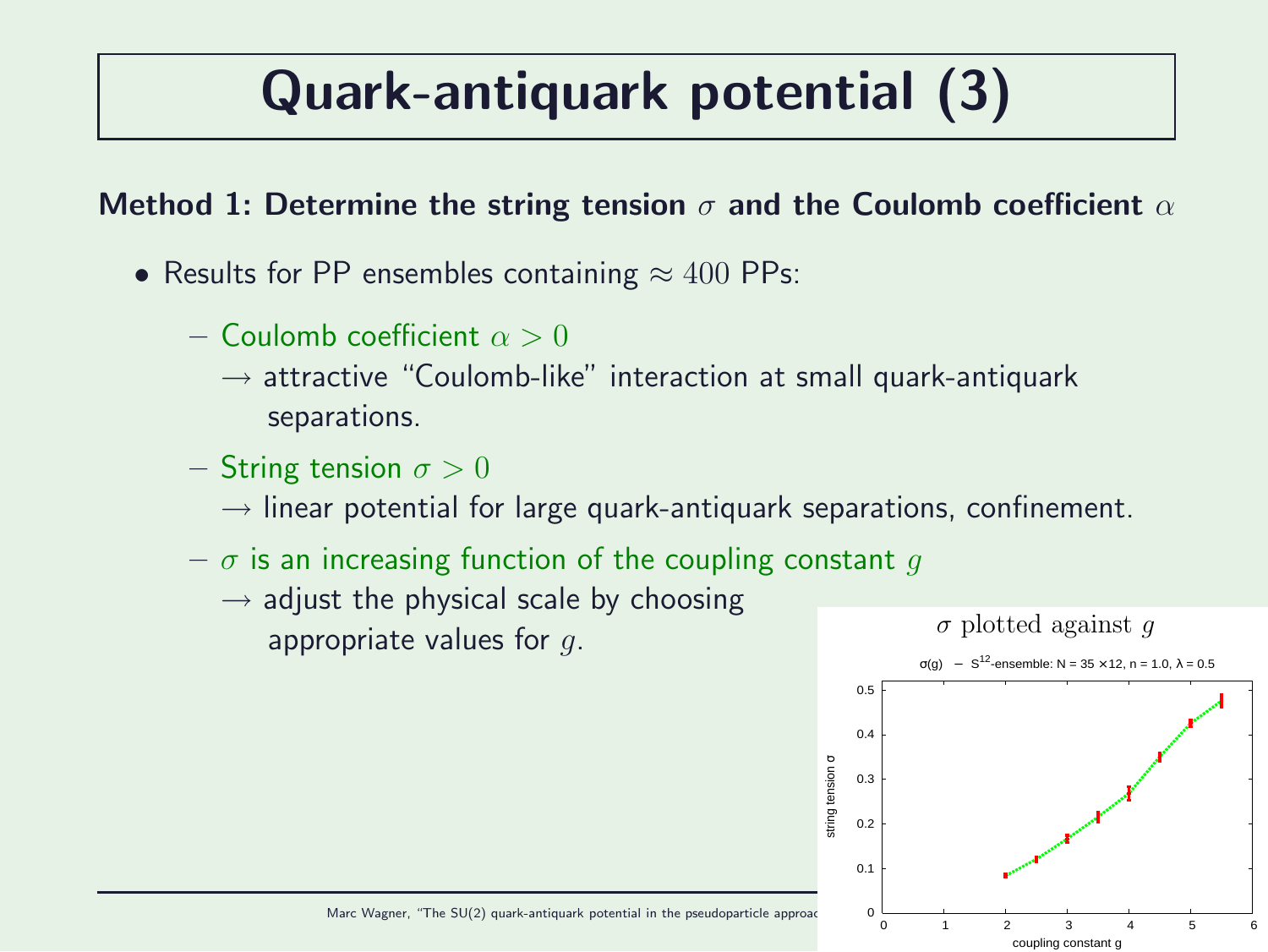### Quantitative results

- For quantitative results, including the string tension, we need other dimensionful quantities:
	- $-$  Topological susceptibility  $\chi = \langle Q_V^2\rangle/V.$
	- Critical temperature  $T_{\text{critical}}$ .
- Dimensionless quantities (physically meaningful):  $\chi^{1/4}/\sigma^{1/2}$  ,  $T_{\rm critical}/\sigma^{1/2}$  $\alpha$ .
- Consider different  $q = 2.0 \dots 5.5$  (diameter of the spacetime hypersphere  $0.9 \,\mathrm{fm} \dots 2.0 \,\mathrm{fm}$ .
- Results are in qualitative agreement with results from lattice calculations.
- Consistent scaling behavior of  $\sigma$ ,  $\chi$  and  $T_{critical}$ .
- $\bullet$   $\alpha$  should be constant.

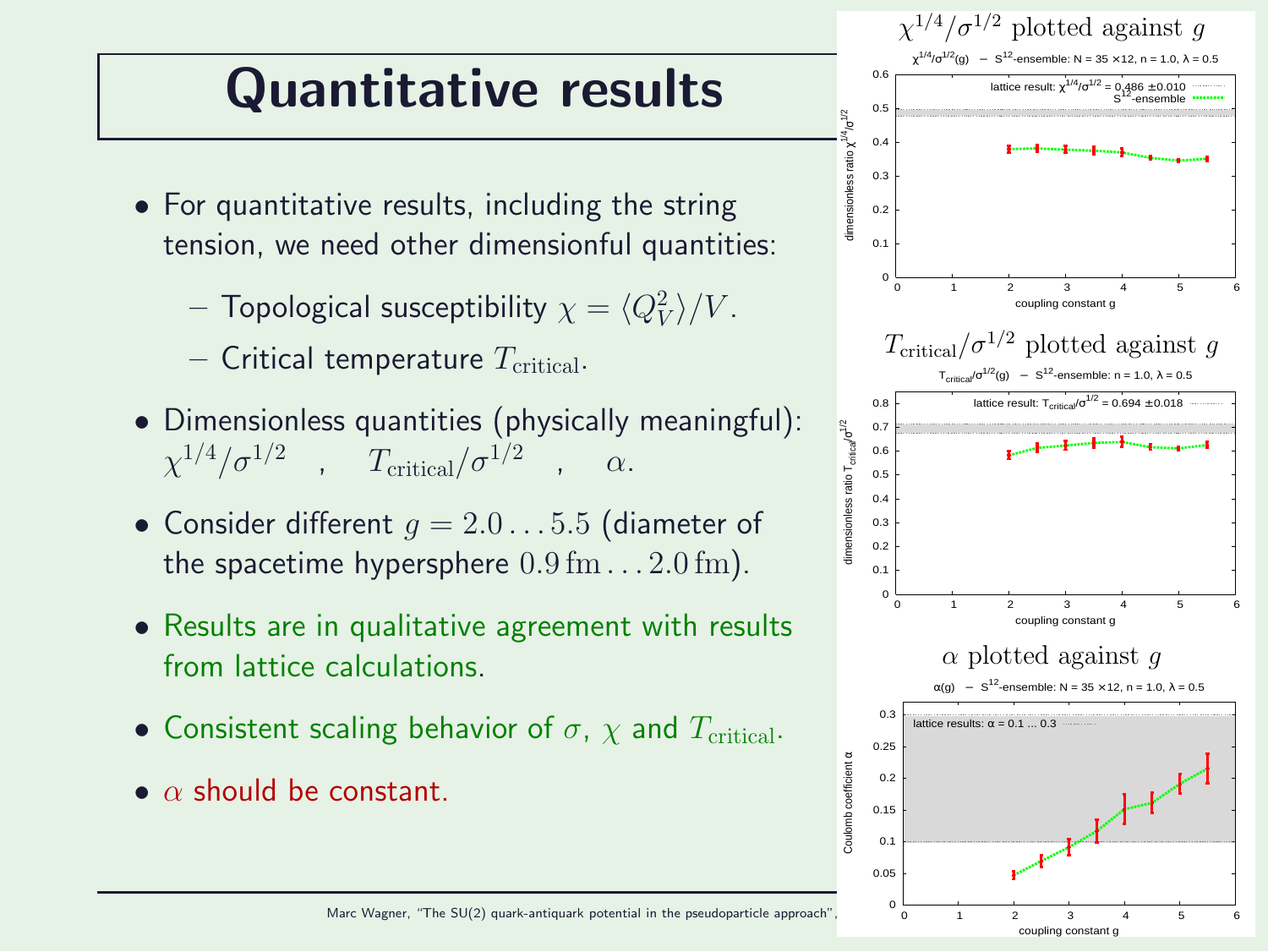## Quark-antiquark potential (4)

#### Method 2: Calculate the quark-antiquark potential directly

• For large  $T$ :

$$
V_{q\bar{q}}(R)T \approx -\ln \left\langle W_{(R,T)} \right\rangle.
$$

- From the slope of  $-\ln \langle W_{(R,T)} \rangle|_{R=\text{constant}}$  we can read off  $V_{q\bar{q}}(R)$ .
- Results are in agreement with our previous results.

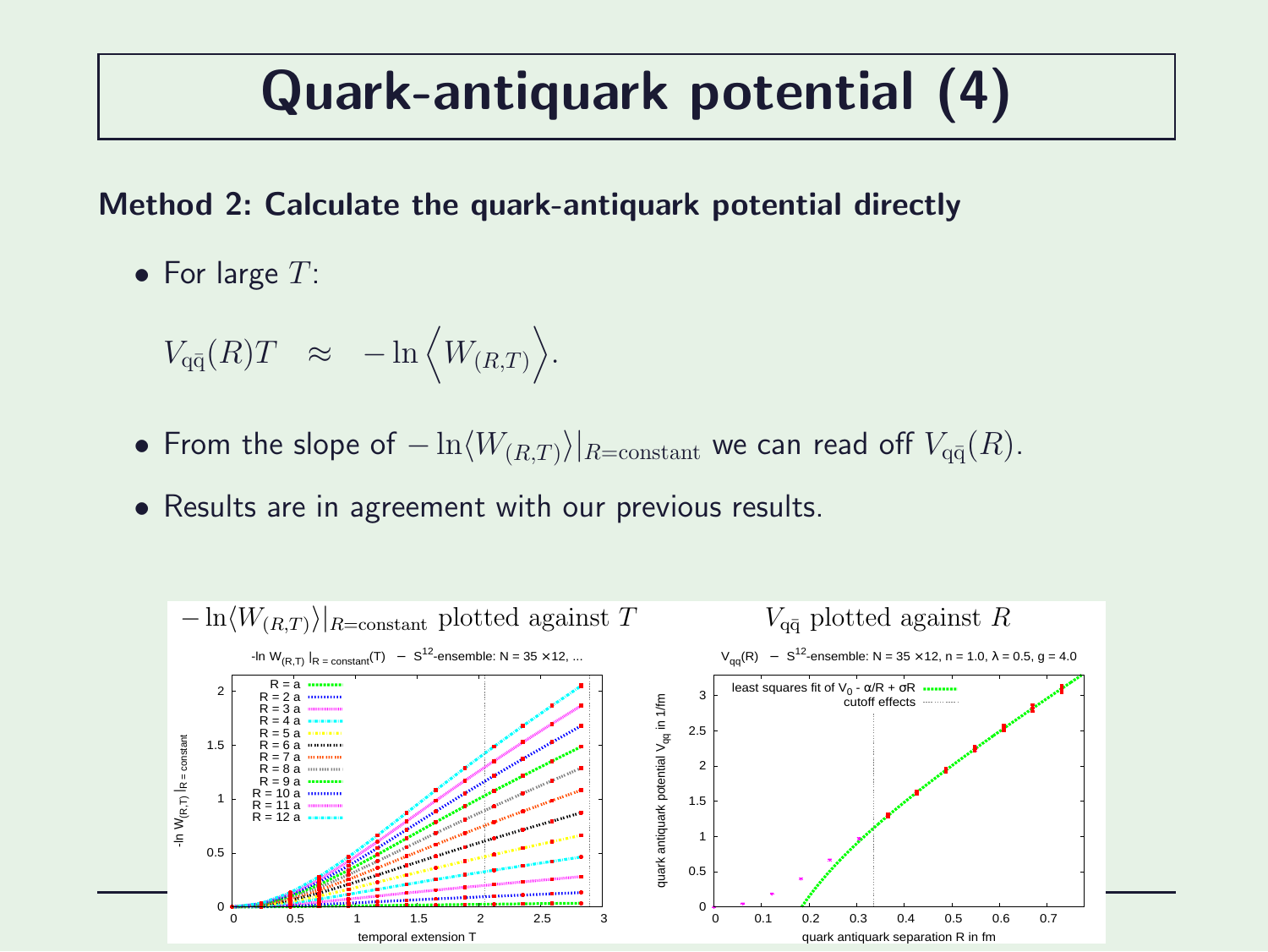## Summary

- The PP approach with  $\approx 400$  instantons, antiinstantons and akyrons is able to reproduce many essential features of SU(2) Yang-Mills theory:
	- Quark-antiquark potential:
		- ∗ Linear potential for large quark-antiquark separations (confinement).
		- ∗ "Coulomb-like" attractive force for small quark-antiquark separations.
	- Consistent scaling behavior of  $\sigma$ ,  $\chi$  and  $T_{\text{critical}}$ .
	- $-$  Dimensionless quantities  $\chi^{1/4}/\sigma^{1/2}$ ,  $T_{\rm critical}/\sigma^{1/2}$  and  $\alpha$  are in qualitative agreement with results from lattice calculations.